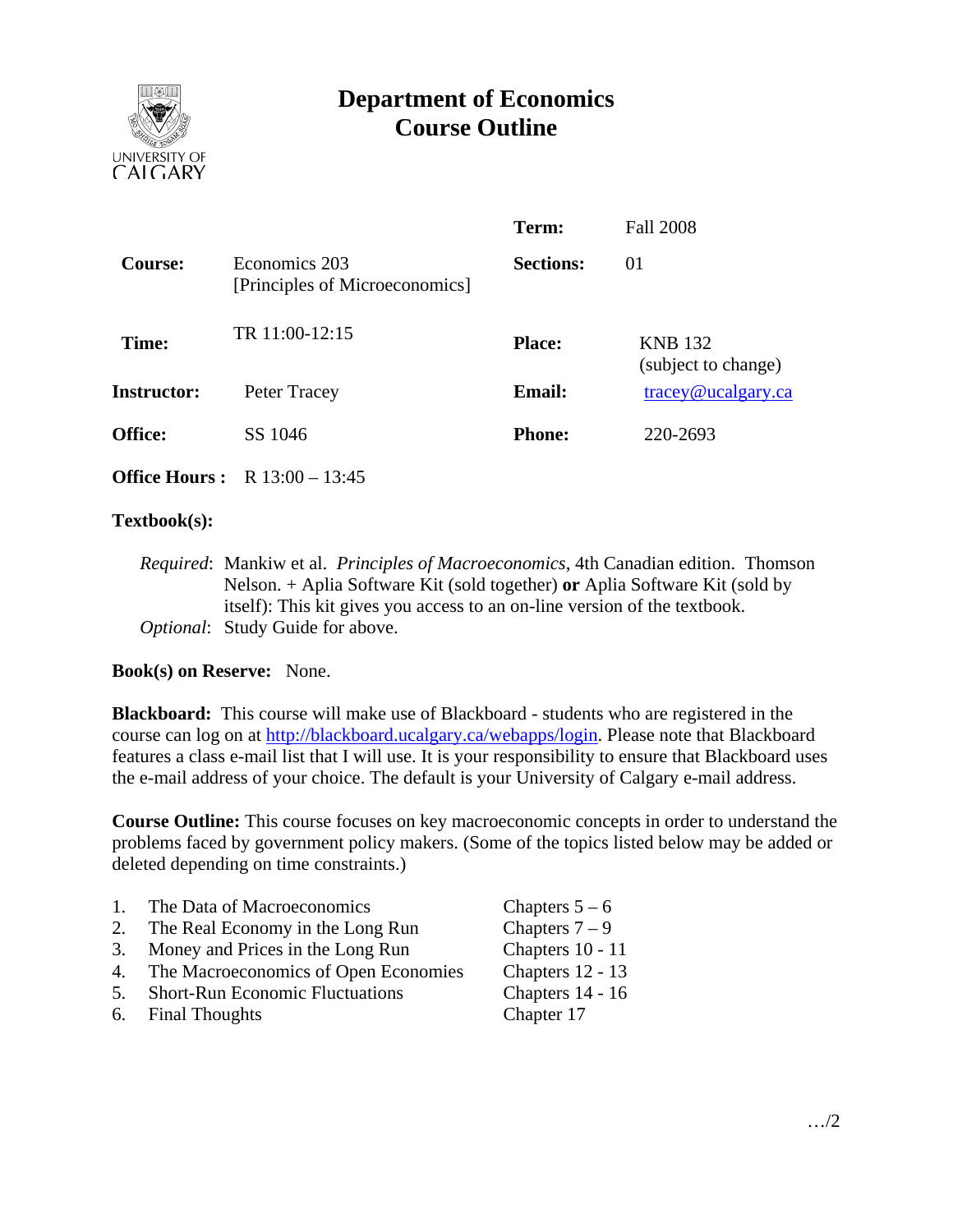# **Grade Determination and Final Examination Details:**

| 5 assignments (using Aplia) of which the 4 | 20 % |
|--------------------------------------------|------|
| best will count                            |      |
| Midterm Examination (October 21)           | 30 % |
| <b>Final Examination</b>                   | 50%  |

### Assignments:

- 1. In order to complete assignments in this course, you will be required to access the Aplia website at http://econ.aplia.com. Please register on the website within the first week of classes.
- 2. Due dates for the assignments will be announced during the first week of the semester.
- 3. Course material dealing with a particular assignment will typically be covered in class at least three days before the assignment is due; thus, assignments can be completed at any time up to and including the due date. Given these factors, only situations where someone can document illness or domestic affliction for an extended period (i.e., the entire 3 days prior to the due date) would possibly warrant shifting the assignment weight to the final exam. Furthermore, technical problems can be expected to sometimes occur with computer systems and internet availability so it may be a good idea to not wait until the last minute to submit your assignment. Technical problems will typically not justify shifting the assignment weight to the final exam.
- 4. Using Aplia, you will be able to complete practice problem sets prior to each assignment. In the practice problem sets, you will obtain immediate feedback as to whether you have answered a question correctly. In many cases you will be provided with an explanation if you have not answered correctly. Your results in the practice problem sets are neither counted nor reported to the instructor. It is strongly recommended that you do the practice problems related to a particular assignment prior to completing the assignments.
- 5. Emails regarding Aplia should be directed towards the providers of Aplia, or to the teaching assistants (TAs), who will be assigned to this course.

# Examinations*:*

- 1. Examinations will consist of multiple choice questions.
- 2. The midterm examination will be held during the lecture time. **The exam must be completed during the specified time. Extra time will not be given for any reason.**
- 3. The final examination will last two hours, will be scheduled by the Registrar and will be held in a gymnasium. **The exam must be completed during the specified time. Extra time will not be given for any reason.**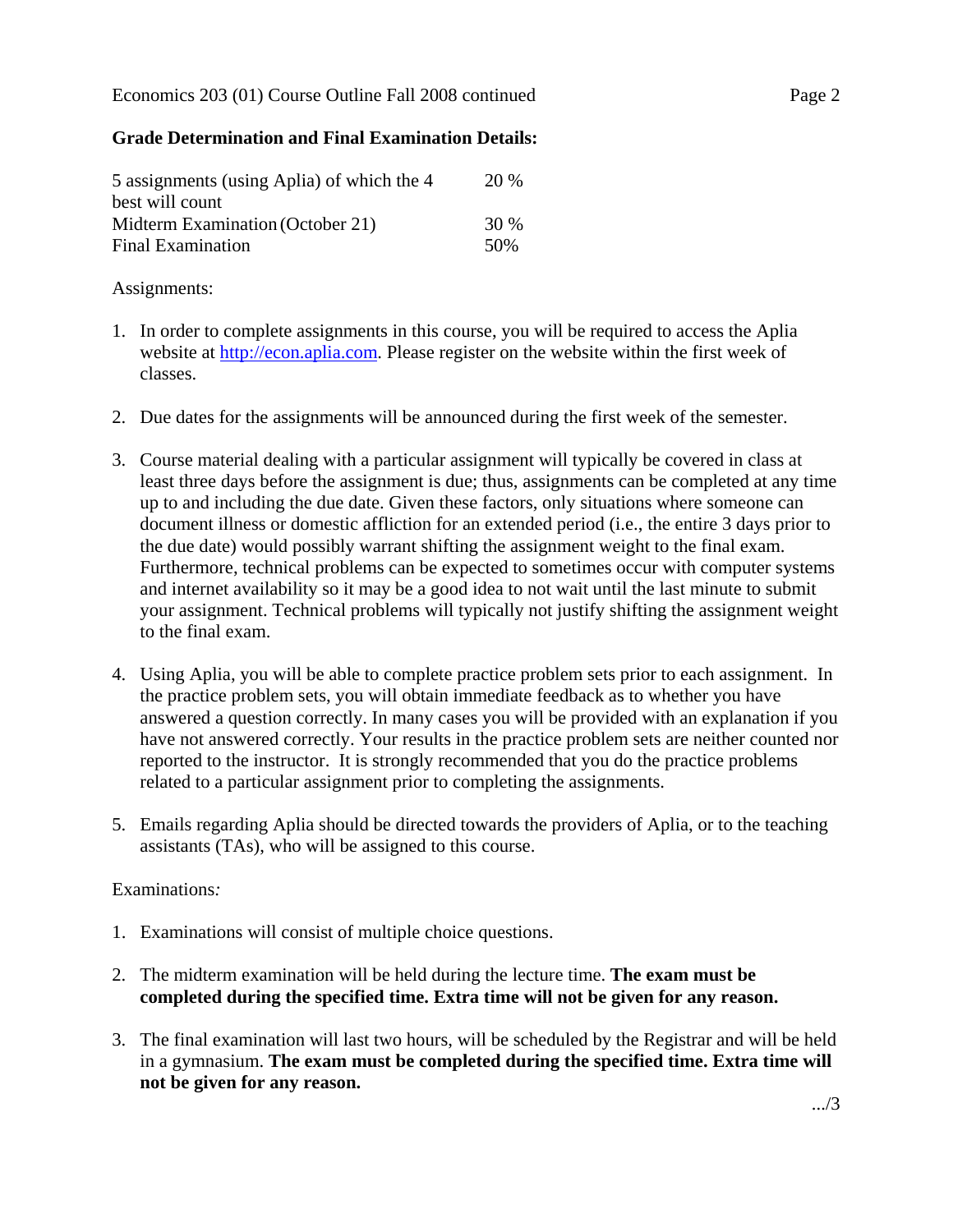4. The use of a simple, non-programmable calculator is permitted during the midterm test and the final examination. **The use of scientific calculators, business calculators, graphing calculators, computers, etc. is not permitted.**

Assignments, tests and final exams are marked on a numerical (percentage) basis. The marks are then added using the weights indicated above and converted into letter grades. As a guide to determining standing, these letter grade equivalences will generally apply:

| $A+ 97-100 B$           | $79 - 83$ C- | 62 - 66   |
|-------------------------|--------------|-----------|
| A $92-96$ B- $76-78$ D+ |              | 57 - 61   |
| A- $89-91$ C+ 73-75 D   |              | $50 - 56$ |
| $B+ 84-88$ C 67-72 F    |              | $0 - 49$  |

If, for some reason, the distribution of grades determined using the aforementioned conversion chart appears to be abnormal the instructor reserves the right to change the grade conversion chart if the instructor, at the instructor's discretion, feels it is necessary to more fairly represent student achievement.

## **Notes:**

- 1. Students should be aware that no "make-up" midterms will be given. Any student who finds it necessary to miss the midterm must notify the instructor in advance and produce a valid medical certificate or other required documentation in order to have the weighting adjusted. This adjustment will result in the final exam counting for 70% of the final grade and the Aplia assignments counting for 30% of the final grade. Note that deferred final examinations may contain short/long answer questions. Also, deferred final examinations do not have to cover the same material or have the same format as the regular final examination.
- 2. Examinations will not be given prior to the scheduled date.
- 3. Students should be aware of the academic regulations outlined in The University of Calgary Calendar.
- 4. Students seeking reappraisal of a piece of graded term work should discuss their work with the instructor *within* fifteen days of work being returned to class. However, the earliest that grades will be discussed will be two days after the return of an assignment or examination.
- 5. Students will be responsible for all material listed on the course outline, regardless of whether or not the material has been covered in class, unless the instructor notifies the class that the material will not be covered.
- 6. Please note that the following types of emails will receive no response: emails not addressed to anyone in particular; emails where the recipient's name is not spelled correctly; anonymous emails; emails which do not specify the course and section in which you are registered; and, emails involving questions that are specifically addressed on the course outline.